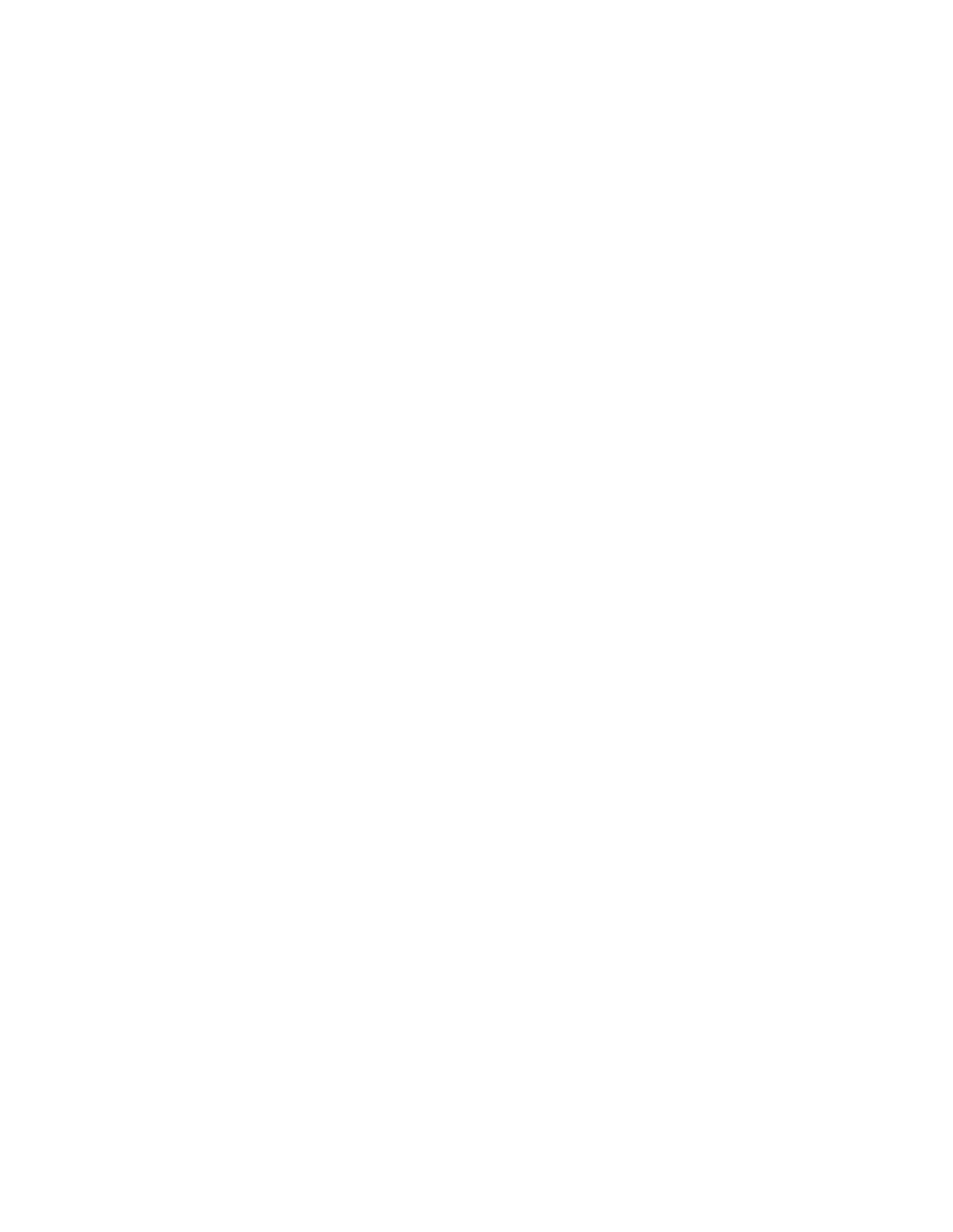#### **Editorial Board:**

#### **Patron in Chief:**

|                           | Prof. Dr. Jawaid Iqbal                      |
|---------------------------|---------------------------------------------|
|                           | Vice Chancellor University of Balochistan   |
|                           | Quetta.                                     |
| <b>Patron:</b>            |                                             |
|                           | <b>Prof. Dr. Mehrab Khan Baloch</b>         |
|                           | Pro-Vice Chancellor University of           |
|                           | Balochistan Quetta.                         |
| <b>Editor:</b>            | <b>Rahim Bakhsh Mehr</b>                    |
|                           | Chairperson, Department of Balochi          |
|                           | University of Balochistan Quetta.           |
| Sub Editor                | <b>Hamid Ali Baloch</b>                     |
|                           | Assistant Professor, Department of Balochi, |
|                           | University of Balochistan, Quetta.          |
| <b>Associate Editors:</b> | <b>Dr.Zeenat Sana</b>                       |
|                           | <b>Nasreen Baloch</b>                       |
|                           | <b>Abdul Razzaq Dad</b>                     |
|                           | <b>Rafiq Ahmad</b>                          |
|                           | Zahid Hussain.                              |

## **Advisory Editorial Board.**

**Prof. Dr. Vyacheslav V.MOSHKALO** Institute of Linguistics Russian Academy of Sciences